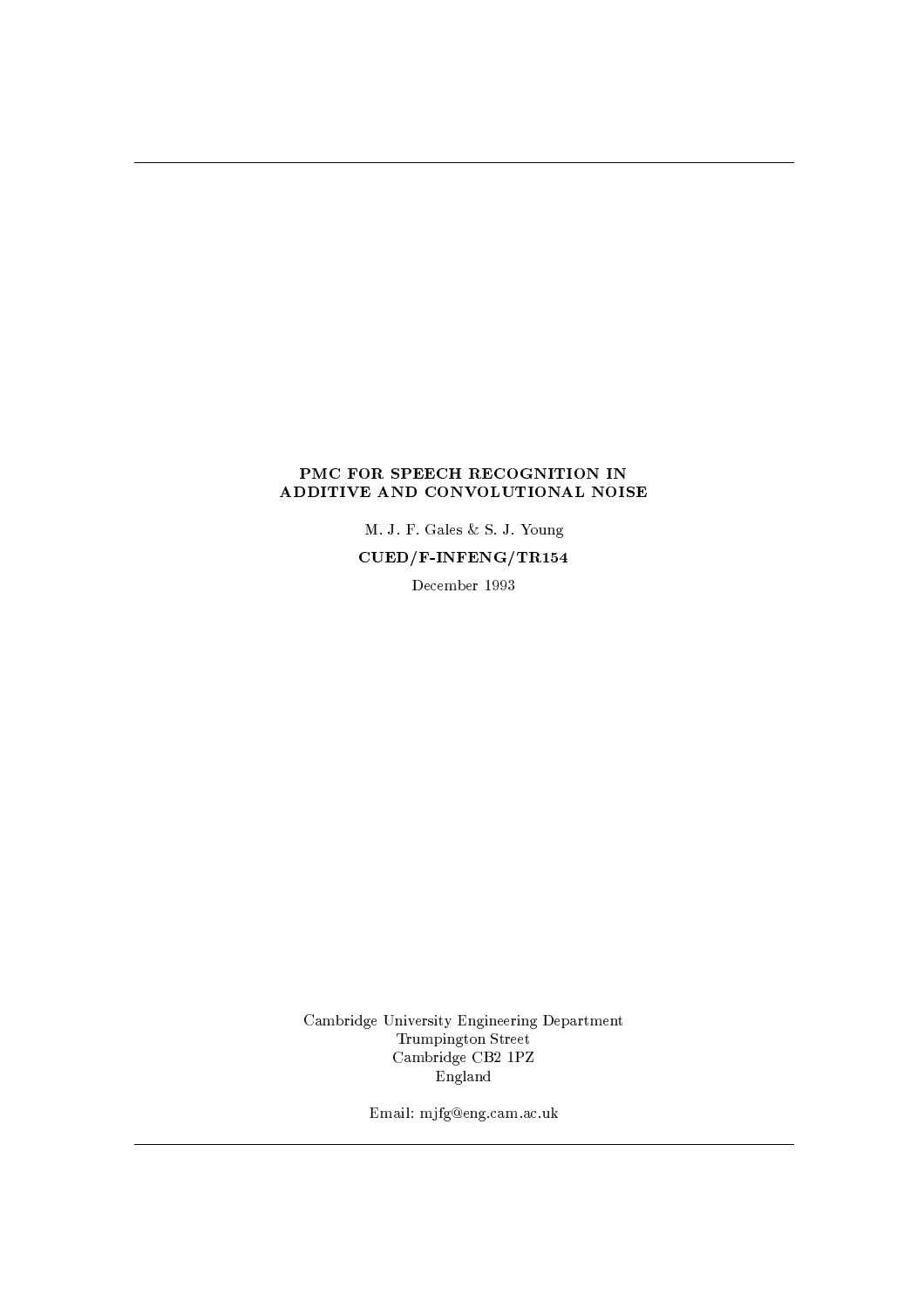## Abstract

This paper addresses the problem of speech recognition in the presence of both additive and convolutional noise. A new scheme is described, which is a simple extension to the standard Parallel Model Combination (PMC) technique. A modified 'mismatch' function is introduced which accounts for the effects of convolutional noise. This 'mismatch' function is then used to estimate the difference in channel conditions between training and test environments. Having estimated the tilt parameters, Maximum Likelihood (ML) estimates of the corrupted speech model may be obtained. The scheme is evaluated using the NOISEX-92 database. The performance in the presence of both interfering additive noise and convolutional noise shows only slight degradation compared with that obtained when no convolutional noise is present.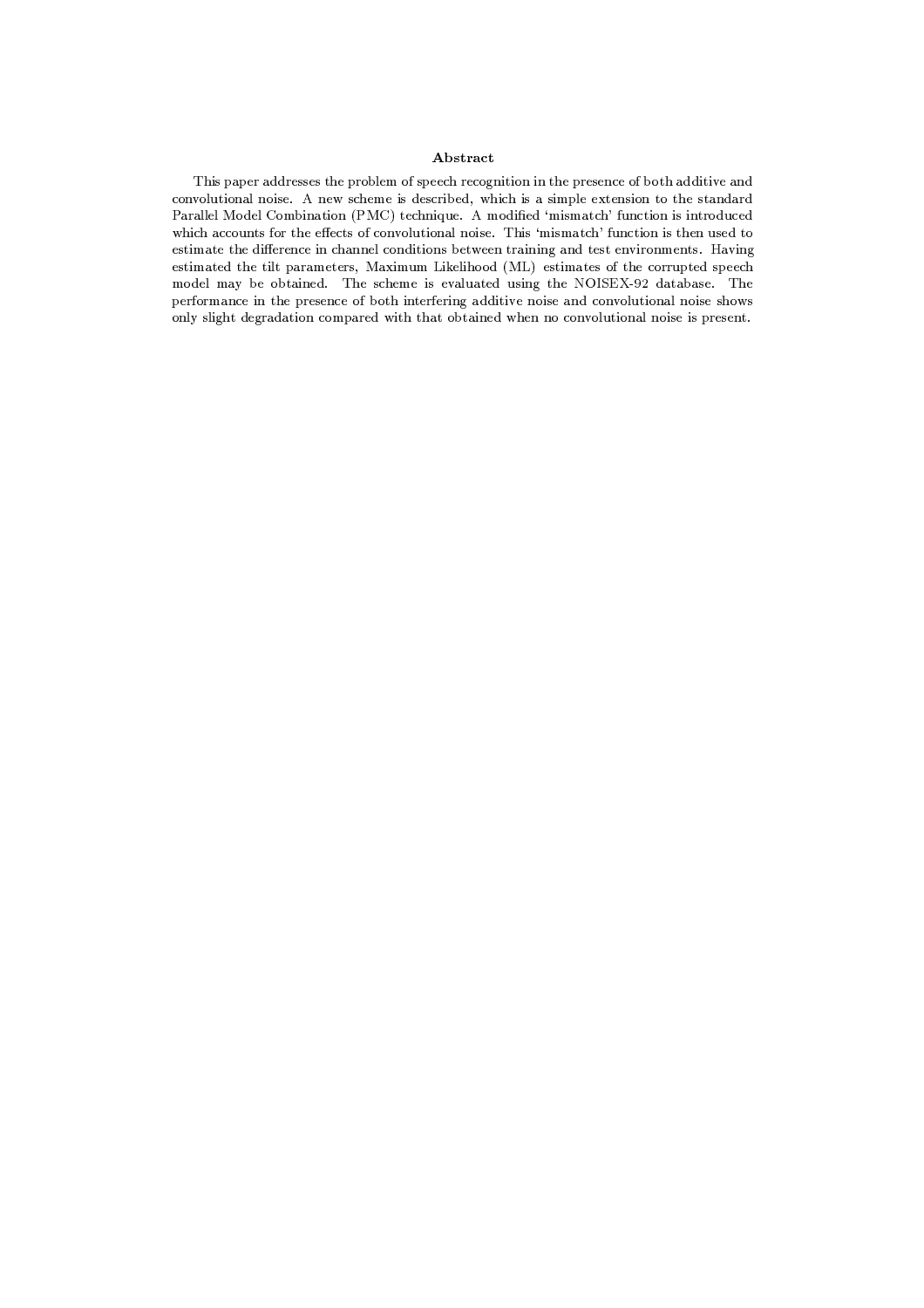# Contents

| 1 Introduction                     | 3             |
|------------------------------------|---------------|
| 2 Additive Noise Compensation      | 3             |
| 3 Convolutional Noise Compensation | 4             |
| 4 Computational Overhead           | 8             |
| 5 Evaluation on NOISEX-92<br>52    | 8<br>-9<br>10 |
| 6 Conclusion                       | 12            |
| A Numerical Integration            | 15.           |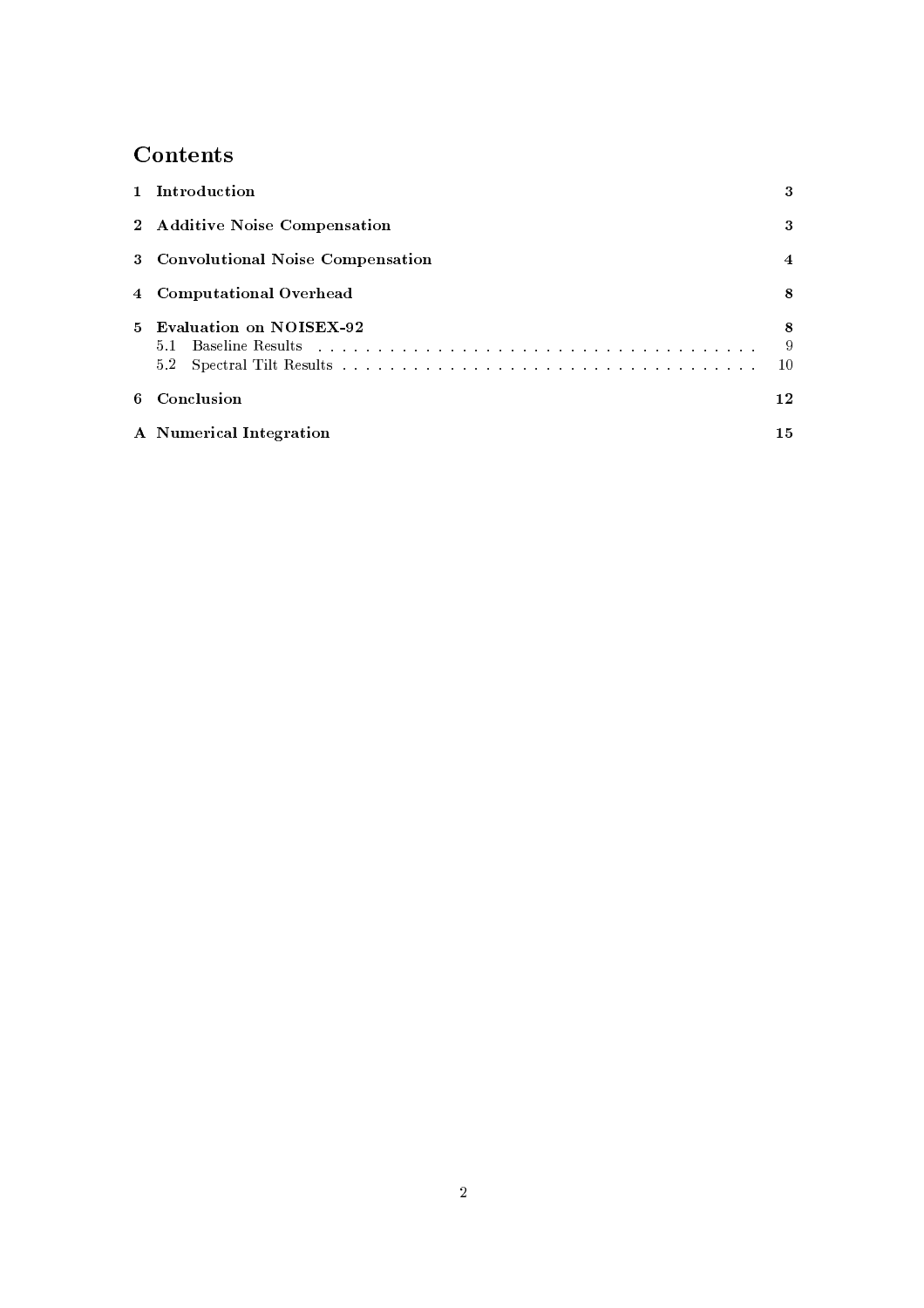### Introduction  $\mathbf{1}$

As speech recognition technology moves from the laboratory to real applications, there is a need to make systems which are robust to a wide variety of background noises. Many different approaches to achieving additive noise robustness have been studied [14]. These approaches may be split into two groups.

Firstly, the corrupted waveform may be preprocessed in such a way that the resulting parameters are closely related to those of clean speech. Techniques in this category include spectral subtraction [15, 13] spectral mapping  $[8]$  and inherently robust parameterisations  $[6]$ . These methods only use statistical information about the interfering noise in the compensation process, no account is made of what was said.

The second class of methods attempt to modify the pattern matching stage in order to account for the interfering noise. Methods in this approach include noise masking [7, 5], state based filtering [17], cepstral mean compensation [2, 18] and HMM decomposition [4].

In general, both sets of techniques have concentrated on solely additive noise. In many situations there may also be a mismatch in the channel conditions between training and test conditions, for example the microphone may change. This mismatch is referred to as convolutional noise or channel distortion. To make a system truly robust to environmental conditions, it is necessary to compensate for this channel distortion. Work in this area has used both inherently convolutional noise robust frontends [12] modified for the effects of additive noise and explicit estimation of the spectral tilt [1]. In previous work [9, 10, 11], Parallel Model Combination (PMC) has been shown to be effective against additive noise. However, to date all the work on PMC has assumed that there is no difference in the channel conditions between training and testing. This report introduces a new method of explicitly estimating the spectral tilt and incorporating this estimate into the PMC framework. The performance of the complete system is evaluated on the NOISEX-92 database.

The layout of this report is as follows. The next section describes the basic theory behind PMC when there is additive noise present. The theory behind compensating models in the presence of both additive and convolutional noise is then described. Section 5 details the experiments performed on the NOISEX-92 database. This section is split into two subsections. The first describes a set of experiments carried out in the presence of just additive noise<sup>1</sup>. The second subsection describes a series of experiments performed in the presence of both additive and convolutional noise. Finally conclusions are drawn from the results.

## $\overline{2}$ **Additive Noise Compensation**

Standard PMC attempts to estimate the parameters of a corrupted speech model in the presence of additive interfering noise. It has previously been shown to yield a Maximum Likelihood (ML) estimate of the corrupted speech model [11] given the statistics about the interfering additive noise, the clean speech and a 'mismatch' function describing the effects of the interfering noise on the model parameters. In order to obtain this mismatch function various assumptions are required.

- 1. The speech and noise are independent.
- 2. The speech and noise are additive in the linear domain. In addition it is assumed that there is sufficient smoothing on the spectral estimate so that the speech and noise may be assumed to be additive at the power spectrum level.
- 3. A single Gaussian or set of Gaussian mixtures contain sufficient information to represent the distribution of the observation vectors in the log domain.
- 4. The frame state allocation is not altered by the addition of noise.

The speech and the noise are most naturally combined in the Log Spectral or Linear Spectral domains. If speech is parameterised using Cepstral coefficients it is necessary to convert the

<sup>&</sup>lt;sup>1</sup>These results supersede previously published results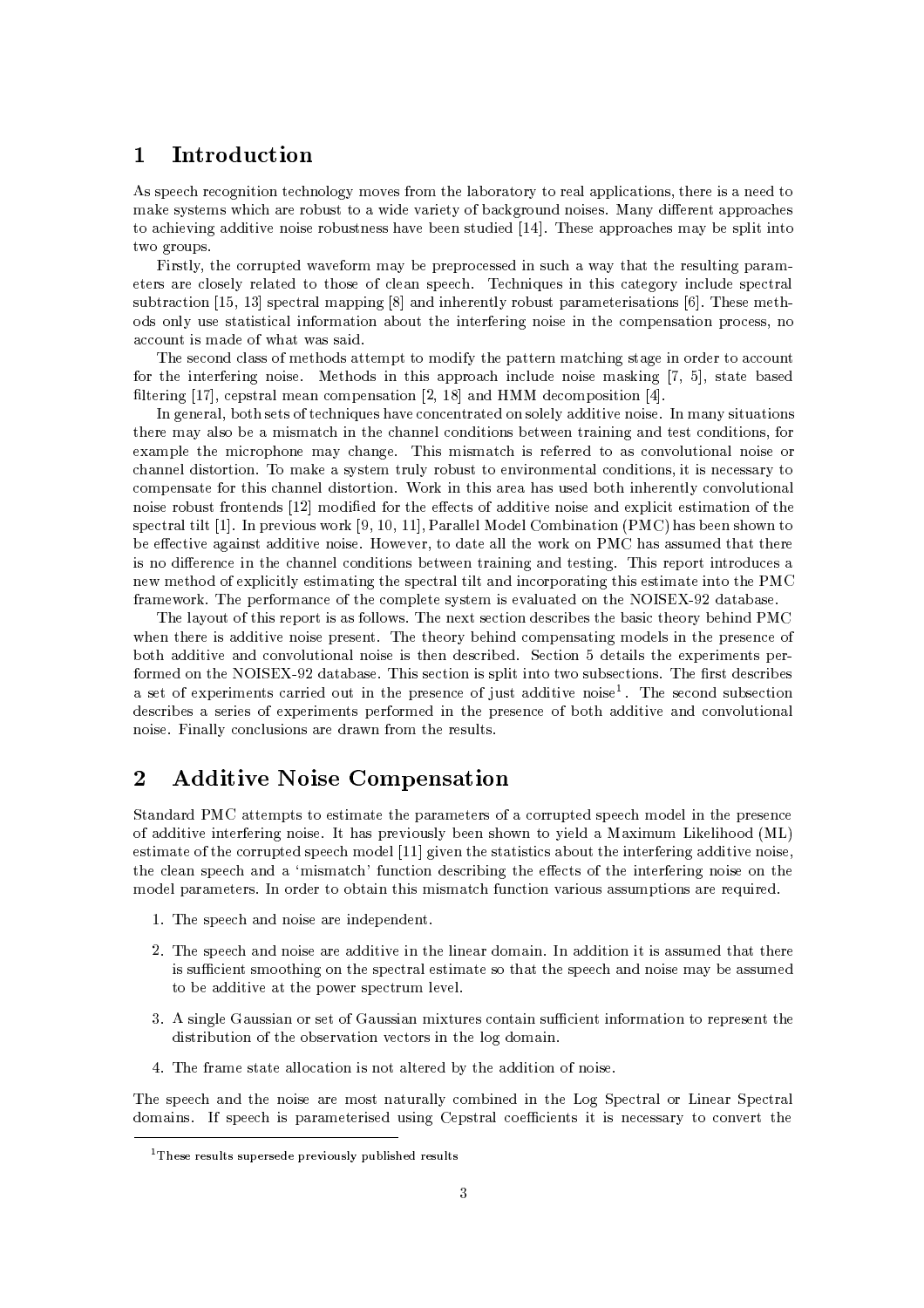parameters to the Log Spectral domain. This is achieved using an inverse Cosine transform, as described in previous work [9]. For static parameters the 'mismatch' function is

$$
O_i^l(t) = \mathcal{F}(S_i^l(t), N_i^l(t)) = \log(g \exp(S_i^l(t)) + \exp(N_i^l(t)))
$$
\n(1)

where  $g$  is a gain matching term introduced to account for level differences between the clean speech and the noisy speech,  $O_i^l(t)$ ,  $S_i^l(t)$  and  $N_i^l(t)$  are the i<sup>th</sup> component of the Log Spectral domain feature vector of the corrupted speech, clean speech and noise at time  $t$ . The notation adopted throughout this report is to use the superscript to denote the domain of the variable. Thus  $O_i^c(t)$ ,  $O_i^l(t)$  and  $O_i(t)$  are in the Cepstral, Log Spectral and Linear Spectral domains respectively. Where probability distribution parameters are given those related to the noise have a  $\cdot$ , those of the corrupted model a '" and those of the clean speech are unmarked. Thus,  $\tilde{\mu}_i^l$  is the mean vector associated with the noise in the Log Spectral domain. The actual estimation of the parameters may be performed in two ways.

- 1. An approximation to the ML estimate of the corrupted speech model may be obtained by assuming that the sum of two Log-normally distributed variables is itself approximately Lognormally distributed [9]. This will be referred to as the Log-Normal approximation.
- 2. An alternative estimate may be obtained using numerical integration to obtain  $\mathcal{E}{O(t)}$  and  $\mathcal{E}\{O_i^l(t)O_i^l(t)\}\$ , thus giving the mean and variance of the corrupted model [11].

The performance of the two methods has been found to vield comparable results [11]. Unless otherwise stated numerical integration is used throughout this report.

## **Convolutional Noise Compensation** 3

In the previous section the 'mismatch' function for static parameters has been described assuming that there is no mismatch in the channel conditions. For situations where there is channel distortion as well as additive noise

$$
O_i(t) = H_i S_i(t) + N_i(t)
$$
\n
$$
(2)
$$

where **H** represents the channel difference between training and testing, noting that convolutional noise in the time domain is multiplicative in the frequency domain. **H** now subsumes the gain term q used in equation 1 since that latter can be regarded as just a very simple form of channel distortion, that of a uniform gain difference. Expressing this equation in the same form as equation 1 yields

$$
O_i^l(t) = \mathcal{F}(S_i^l(t), N_i^l(t), H_i^l) = \log(\exp(S_i^l(t) + H_i^l) + \exp(N_i^l(t)))
$$
\n(3)

This expression assumes that the noise model statistics are obtained in the test channel conditions.

Having obtained the 'mismatch' function, it is possible to examine the effects of additive noise on a standard tilt compensation scheme. The scheme considered is cepstral mean subtraction. Here the mean of each cepstral parameter is subtracted from the feature vector. As the Discrete Cosine Transform is a linear operation, subtracting means in the Log Spectral domain is identical to subtracting means in the cepstral domain. Hence

$$
\hat{O}_i^l(t) = O_i^l(t) - \overline{O}_i^l \tag{4}
$$

where

$$
\overline{O}_i^l = \sum_{t=1}^T O_i^l(t) \tag{5}
$$

For clean speech with no additive no noise

$$
\hat{O}_{i}^{l}(t) = S_{i}^{l}(t) + H_{i}^{l} - (\overline{S}_{i}^{l} + H_{i}^{l}) = S_{i}^{l}(t) - \overline{S}_{i}^{l}
$$
\n(6)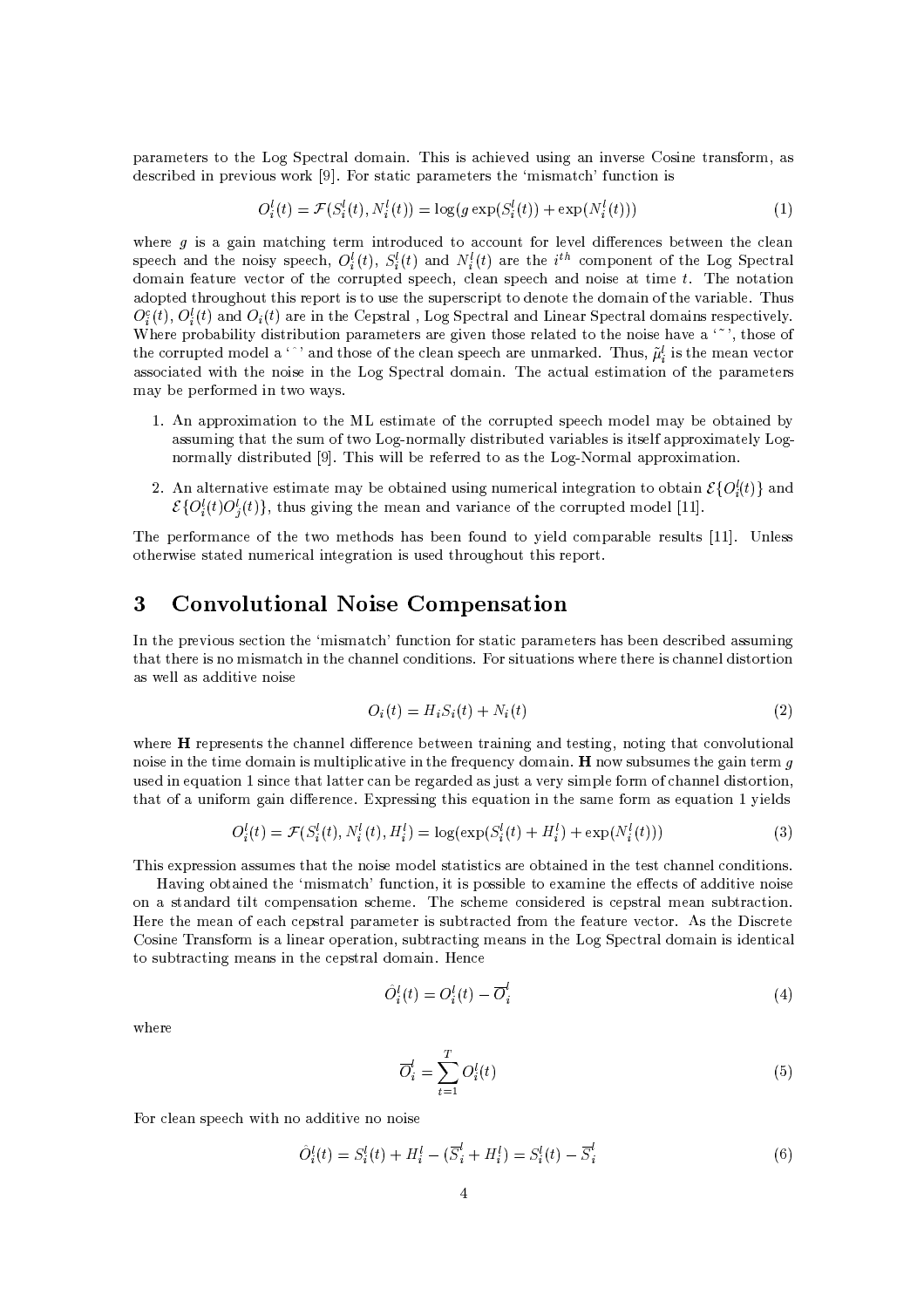which is independent of the spectral tilt. Thus, provided that mean subtraction is applied to the clean training data and that T is large enough to give a sufficiently accurate estimate of the mean, this scheme will be effective for convolutional noise alone. However when additive noise is present

$$
\hat{O}_{i}^{l}(t) = S_{i}^{l}(t) - \overline{S}_{i}^{l} + \log \left( \frac{\exp(S_{i}^{l}(t) + H_{i}^{l}) + \exp(N_{i}^{l}(t))}{\exp(S_{i}^{l}(t) + H_{i}^{l})} \right) - \log \left( \frac{\exp(S_{i}^{l} + H_{i}^{l}) + \exp(N_{i}^{l})}{\exp(S_{i}^{l} + H_{i}^{l})} \right)
$$
(7)

which is dependent on both the spectral tilt and the additive noise. The use of such a scheme in the presence of additive noise will seriously degrade the performance. This scheme will be referred to as mean compensation.

A scheme that is robust to both additive and convolutional noise is required. Equation 3 has been obtained in terms of the clean speech and noise, similar to the standard PMC function, but additionally includes the channel difference  $H^l$ . The problem is how to obtain the statistics of  $H^l$ ? Firstly, it is necessary to define what variables are available to make these estimates. At run time the transcription of what is said in the channel conditions is, naturally, not known. Hence, it is preferable to estimate the spectral tilt assuming no knowledge of the transcription. To achieve this end, the model of the speech corrupted by additive and convolutional noise is required to have one state and a single Gaussian distribution associated with that state. If a mixture Gaussian is used for the corrupted speech model, then there are no sufficient statistics available, unless the frame to state/mixture allocation (the transcription) is known. This problem is discussed later. It is therefore not necessary to use models of individual words or phones, provided that a good model of all the acoustic data is available. Instead, a global single-state clean speech and silence model,  $\mathcal{M}_G$  is used. By mapping this global model of the speech and silence to a single Gaussian corrupted speech model and assuming that the set of acoustic vectors on which the model is trained is representative of the acoustic vectors observed in the test channel conditions, after being offset, it is not necessary to perform any recognition before estimating the tilt. The statistics used to estimate the tilt are therefore:

- 1. the global speech and silence model,  $\mathcal{M}_G$ ;
- 2. the additive noise model measured down the test channel,  $\mathcal{M}_N$ ;
- 3. the corrupted speech mean measured down the test channel,  $\overline{O}^c$ , and higher order statistics if required.

A single state noise model will be assumed in this work. If a multiple state noise model is required for good recognition, it must be mapped to a single state model to estimate the channel difference. For an ergodic noise model this involves simply using the normalised expected durations for the weights of the mixture components associated with the state. Though the models are generated in the Cepstral domain the data is most naturally combined in the Log or Linear Spectral domains. The models are converted between the two domains as described in previous work [9]. Now, it is necessary to chose an appropriate optimisation criterium to estimate the difference in channel conditions. One such criterion is the channel difference that minimises the Euclidean distance between the measured speech and noise global mean,  $\overline{O}^l$ , and the mean of the corrupted model obtained after shifting the means of the clean model and compensating for the noise. Hence

$$
\mathbf{H}^{l} = \arg \min \left[ \left( \hat{\mu}^{l}(\mathbf{H}^{l}) - \overline{\mathbf{O}}^{l} \right)^{T} \left( \hat{\mu}^{l}(\mathbf{H}^{l}) - \overline{\mathbf{O}}^{l} \right) \right]
$$
(8)

where

$$
\hat{\mu}^l(\mathbf{H}^l) = \int_{\mathcal{R}^n} \int_{\mathcal{R}^n} \log \left( \exp(S_i^l + H_i^l) + \exp(N_i^l) \right) p(\mathbf{S}^l) p(\mathbf{N}^l) d\mathbf{S}^l d\mathbf{N}^l \tag{9}
$$

and the statistics for the noise and speech,  $p(\mathbf{N}^l)$  and  $p(\mathbf{S}^l)$ , are obtained from the models,  $\mathcal{M}_G$  and  $\mathcal{M}_N$  respectively. As with the standard PMC, it is assumed that the global model  $\mathcal{M}_G$  accurately models the output probability distribution of the training data. In order to achieve this modelling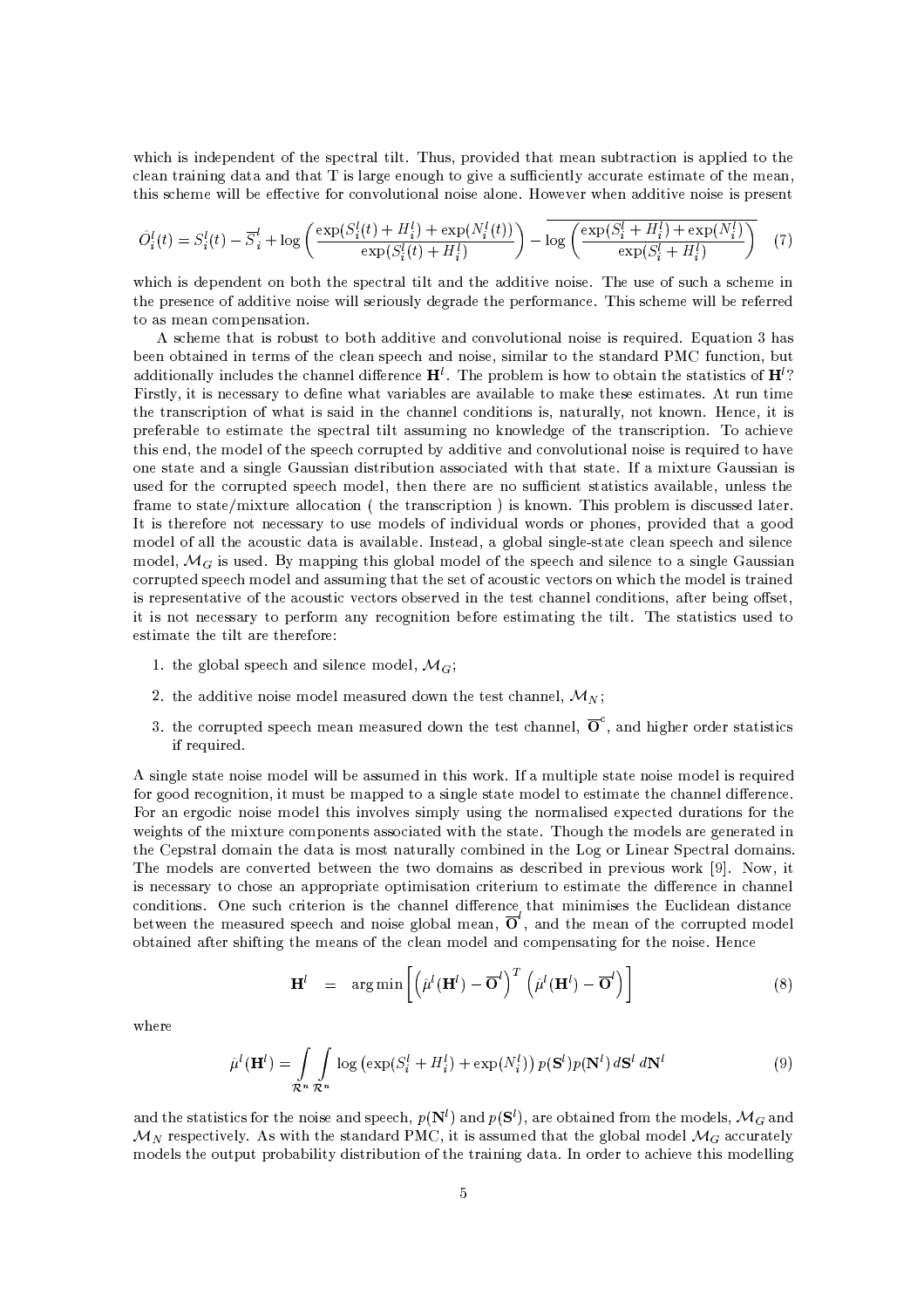a mixture Gaussian distribution may be used. If no additive noise is present, then the PMC tilt compensation becomes equivalent to the standard mean compensation described in equation 6.

Assuming the various statistics are known, it is necessary to perform the optimisation. Using the optimisation criterion of equation 8 all the channel differences may be estimated independently. For this task a simple line search may be used. It may be shown that the mismatch function increases monotonically as  $H<sup>l</sup>$  increases. Thus, there is only, at most, one minimum of equation 8. As  $\mu^l(\mathbf{H}^l)$  spans all possible values for  $\overline{O}^l$ , this minimum will occur when  $\hat{\mu}^l(\mathbf{H}^l) = \overline{O}^l$ . Given this minimum there is no difference between using the simple Euclidean distance measure and a Mahanolobis distance measure. There are no real minima to equation 8 when the noise mean is greater than the speech and noise mean. This situation is highly unlikely, unless there are long term variations in the noise signal and the estimates for the speech and noise and the noise are made at different times.

An alternative distance measure to that given in equation 8 is to maximise the probability of the tilt estimation data given the speech and silence model and the noise model. Thus

$$
\mathbf{H}^{l} = \arg \max \left[ p(\mathbf{O}_{T}^{l} | \mathbf{H}^{l}, \mathcal{M}_{G}, \mathcal{M}_{N}) \right]
$$
(10)

where  $O_T^l$  is the data available to estimate the spectral tilt and assuming that there is an even prior on all the possible spectral tilts. Again the compensated model,  $\mathcal{M}_C$ , may only have a single Gaussian distribution associated with it, thus avoiding any problems with sufficient statistics. This expression may be related to equation 8. As the  $log()$  function increases monotonically it is possible to maximise

$$
\log (p(\mathbf{O}_T^l|\mathbf{H}^l, \mathcal{M}_G, \mathcal{M}_N)) =
$$
  
 
$$
K - \frac{T}{2} \log(|\hat{\mathbf{\Sigma}}^l(\mathbf{H}^l)|) - \frac{1}{2} \sum_{t=1}^T (\mathbf{O}^l(t) - \hat{\boldsymbol{\mu}}^l(\mathbf{H}^l))^T \hat{\mathbf{\Sigma}}^l(\mathbf{H}^l)^{-1} (\mathbf{O}^l(t) - \hat{\boldsymbol{\mu}}^l(\mathbf{H}^l))
$$
 (11)

where the output probability distribution for the corrupted model has mean and variance  $\hat{\mu}(\mathbf{H}^{l})$ and  $\hat{\Sigma}^l(\mathbf{H}^l)$  respectively. Ignoring the variation of the variance with the spectral tilt, this expression is maximised when

$$
\hat{\mu}(\mathbf{H}^l) = \sum_{t=1}^T \mathbf{O}^l(t) = \overline{\mathbf{O}}^l \tag{12}
$$

This is identical to minimising equation 8. However, the fact that the variance is also a function of the spectral tilt has been ignored. If this effect is included the two schemes will yield different results. It would be preferable to maximise the probability, equation 10, but by using the Euclidean distance measure all the dimensions may be optimised independently, a far easier optimisation task. Additionally, it is simple to prove that there is only one global maximum.

In the previous section two methods of estimating the parameters of the corrupted model were described. Both techniques may be used to estimate the tilt. However, unlike the numerical integration described above, the parameters estimated using the Log-normal approximation are not guaranteed to be monotonically increasing as  $H_i^l$  increases. Using the approximation is computationally cheaper than using the numerical integration, as described in section 4

Finally it is necessary to examine the effects of parameter variation on the estimates of the tilt. The clean model,  $\mathcal{M}_G$  is trained on all the clean data. Also, the noise model may be trained on periods of noise alone in the test conditions. These models should have small variances on their parameter estimates. The greatest errors in the tilt estimation will result from variations in the estimate of  $\overline{O}^c$ .  $\overline{O}^c$  is estimated at run time using all the observed test data. As speech has temporal structure, it is incorrect to assume that the statistics of a short period of speech are the same as those estimated for a long period of speech. To make a good estimate of the tilt it is preferable to use as much data as possible. However, this delays the recognition process, so in a practical system it may be necessary to initially estimate the tilt on limited data. If the estimate of the mean is incorrect then how does this effect the estimate of the tilt? Assuming that the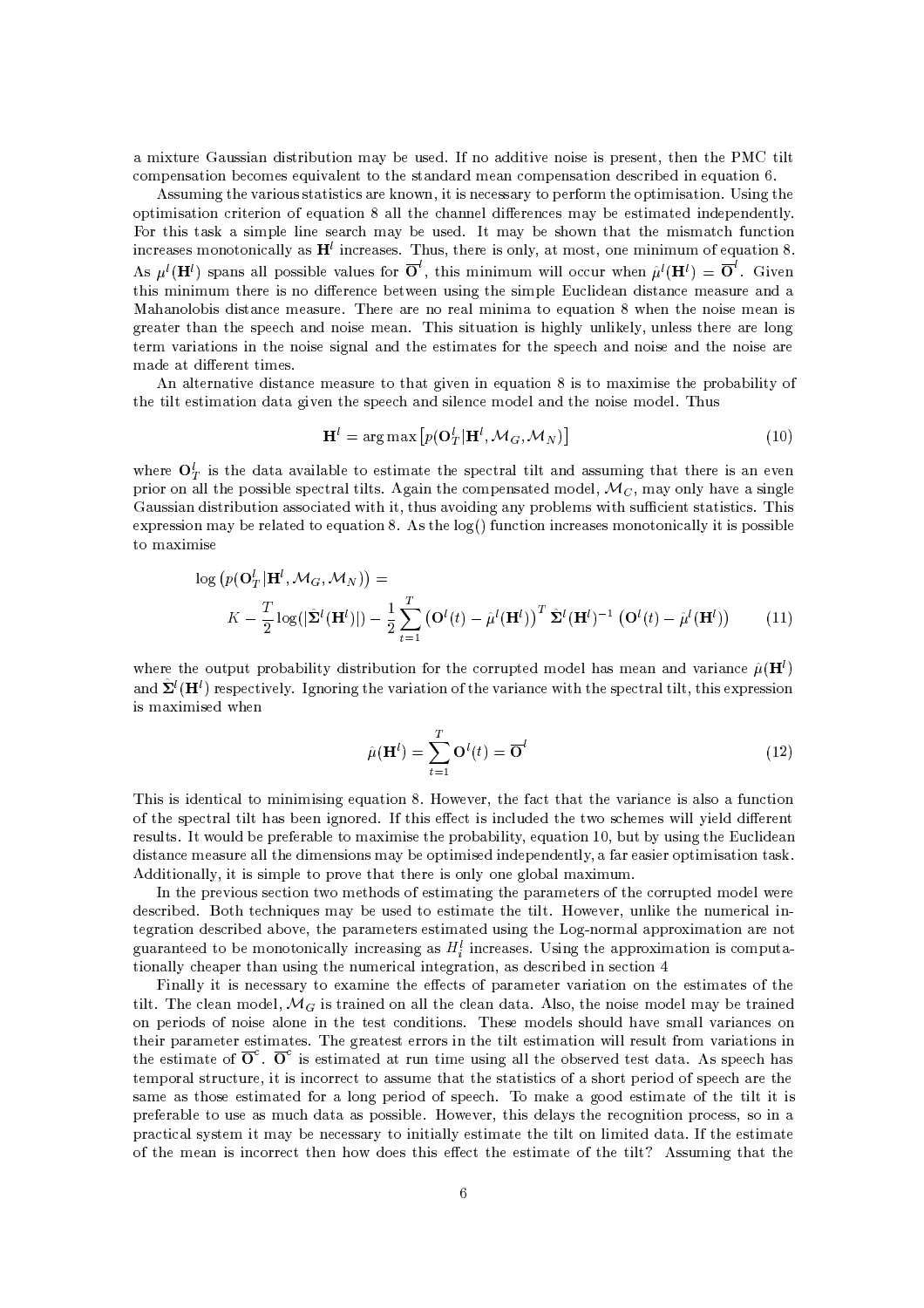optimisation technique yields the optimal value, so  $\hat{\mu}^{l}(\mathbf{H}^{l}) = \overline{\mathbf{O}}^{l}$ ,

$$
\frac{\partial \overline{\mathbf{O}}^l}{\partial H_i^l} = \frac{\partial}{\partial H_i^l} \left( \hat{\mu}^l(\mathbf{H}^l) \right) = \int_{\mathcal{R}^n} \int_{\mathcal{R}^n} \frac{\exp(S_i^l + H_i^l)}{(\exp(S_i^l + H_i^l) + \exp(N_i^l))} p(\mathbf{S}^l) p(\mathbf{N}^l) d\mathbf{S}^l d\mathbf{N}^l \tag{13}
$$

Hence

$$
\delta H_i^l \approx \frac{\delta \overline{O}_i^l}{\int\limits_{\mathcal{R}^n} \int\limits_{\mathcal{R}^n} \frac{\exp(S_i^l + H_i^l)}{(\exp(S_i^l + H_i^l) + \exp(N_i^l))} p(\mathbf{S}^l) p(\mathbf{N}^l) d\mathbf{S}^l d\mathbf{N}^l}
$$
(14)

If the variances on the noise and speech are small then

$$
\delta H_i^l \approx \delta \overline{O}_i^l \left( 1 + \frac{1}{SNR} \right) \tag{15}
$$

where  $SNR$  is the Signal to Noise Ratio (SNR) in the test channel. From this expression it can be seen that as the SNR increases, so  $\delta H_i^l \approx \delta \overline{O}_i^l$ , and as the SNR decreases variations in the estimate of the speech and noise mean have a greater effect on the spectral tilt estimate.

Errors in the estimation of  $\overline{O}^c$  and higher order statistics, if required to be estimated, may result from two sources. Firstly, errors may occur due to using insufficient data points to correctly estimate the channel mean. Increasing the number of samples used to estimate the mean will reduce this error. Additionally, the errors may occur from a different set of acoustic vectors being uttered in the test conditions to those said in training. For example all the digits may be spoken for training, whereas in the test conditions a telephone number such as 'NINE NINE NINE' is uttered. Simply increasing the number of samples used in the estimate will not reduce this error. In order to solve this problem an iterative EM scheme must be used.

In order to accurately estimate the spectral tilt when the acoustic vectors differ between training and testing an estimate of the transcription is required. This transcription is found given the present estimate of  $H^l$ . With this new transcription,  $H^l$  is re-estimated. By this it is meant that instead of mapping the possibly multiple mixture clean speech model to a single mixture corrupted speech model, the corrupted model has the same number of mixtures. In order to have sufficient statistics about the estimation data it is necessary to have the frame/mixture allocation, the transcription. For simplicity it is assumed that the addition of convolutional noise and additive noise does not alter the frame/mixture allocation significantly. The scheme is thus

- 1. Make an initial estimate of  $H^{l(0)}$ , with no knowledge of the transcription.
- 2. Estimate the complete data set, the observed data and the transcription. This gives the frame/state, mixture alignment,  $p(\mathbf{O}_T^l, s_T^{(i)} | \mathbf{H}^{l(i)}, \mathcal{M}_G, \mathcal{M}_N)$ .
- 3. Maximise the log likelihood of the data.

$$
\mathbf{H}^{l(i+1)} = \arg \max \left[ \sum_{s} p(\mathbf{O}_{T}^{l}, s_{T}^{(i)} | \mathbf{H}^{l(i)}, \mathcal{M}_{G}, \mathcal{M}_{N}) \log (p(\mathbf{O}_{T}^{l}, s_{T}^{(i)} | \mathbf{H}^{l(i+1)}, \mathcal{M}_{G}, \mathcal{M}_{N})) \right] (16)
$$

4. Stop if convergence has occurred, otherwise goto step 2.

By allowing the complete data set to vary it allows the mismatch between training data and tilt estimation data to be modelled. This scheme is guaranteed to always increases the probability of the data with each iteration, thus  $p(\mathbf{O}_T^l|\mathbf{H}^{l(i+1)},\mathcal{M}_G,\mathcal{M}_N) \geq p(\mathbf{O}_T^l|\mathbf{H}^{l(i)},\mathcal{M}_G,\mathcal{M}_N)$ . However, it is not guaranteed to obtain a global maximum for the data, just a local maximum. The exact local maximum position will depend on the initial complete data set. The scheme described above uses  $\mathcal{M}_G$  to represent all the clean data. This is computationally efficient, however it removes all the transition information and any language modelling. If these are considered important it is necessary to use all the models to estimate the complete data set and the new tilt. These schemes will not be further considered in this report.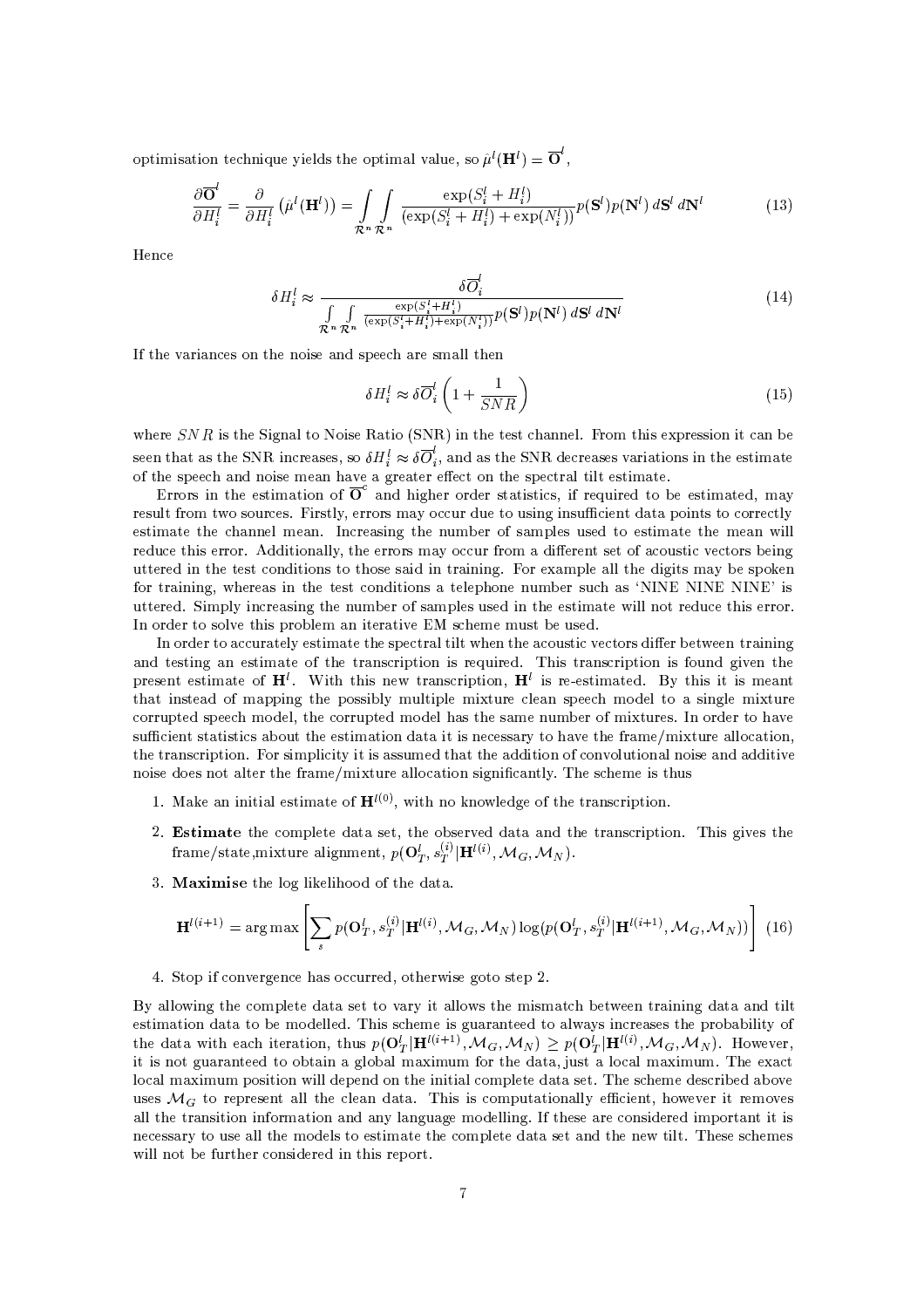### **Computational Overhead**  $\overline{4}$

As noted two methods of compensating the model parameters are available. The first assumes that the sum of two Log-normally distributed variables is itself Log-normally distributed. Alternatively, numerical integration may be used. The two schemes have different computational load. The implementation of the approximate scheme is straight forward and has been described in previous work [10]. For the numerical integration it is necessary to map the equations to a standard integration form. The equations were mapped to a Gaussian integration using the abscissas and weights obtained from the Gauss-Hermite polynomial. If performed directly the estimation of the mean is a two dimensional integration and that of the variance a four dimensional integration. By simple manipulation, these values may be estimated using one and two dimensional integrations respectively, as shown in appendix A. The computational cost of this scheme will then depend on the number of points used. For an N point numerical integration in each dimension the computa-

| Parameter     | Scheme | log(1)  | exp(            | Mult/Div        | $\text{Add}/\text{Sub}$ |
|---------------|--------|---------|-----------------|-----------------|-------------------------|
| $\mu_i$       | Approx |         |                 |                 |                         |
| $\Sigma_{ii}$ | Approx |         |                 |                 |                         |
| $\Sigma_{ij}$ | Approx |         |                 |                 |                         |
| $\mu_i$       | Num.   |         |                 | 3N/2            | 3N                      |
| $\Sigma_{ii}$ | Num.   | $N^2+N$ | $N^2+N$         | $7N^2/2 + 5N/2$ | $5N^2 + 4N$             |
| $\Sigma_{ij}$ | Num.   | $4N^2$  | 4N <sup>2</sup> | $33N^2/2$       | $19N^2$                 |

Table 1: Computational Load

tional load is shown in table 1. The figures quoted do not include the mapping from the Cepstral domain to the Log-Spectral domain. This cost is the same for both methods. For the numerical integration, terms of of order less than  $N$  are ignored. For a  $P$  dimensional vector the complete cost,  $C_T$ , to estimate the parameters of a single state are

$$
\mathcal{C}_T = P \mathcal{C}_{\mu_i} + P \mathcal{C}_{\Sigma_{ii}} + \frac{1}{2} P (P - 1) \mathcal{C}_{\Sigma_{ij}} \tag{17}
$$

where  $\mathcal{C}_{\mu_i}$ ,  $\mathcal{C}_{\Sigma_{ii}}$  and  $\mathcal{C}_{\Sigma_{ii}}$  are the cost of estimating  $\mu_i$ ,  $\Sigma_{ii}$  and  $\Sigma_{ij}$ , where  $i \neq j$ , respectively.

From the table there is a significant computational overhead associated with the use of the numerical integration. The exact cost being dependent on the number of points used, the cost rising as  $\mathcal{O}(N^2)$ . Various values of N were tried, with no significant variation in results down to  $N = 6$ . For the results quoted in section 5, N was set to 20.

### **Evaluation on NOISEX-92**  $\bf{5}$

In this section a number of experiments using the NOISEX-92 database [3] are reported. The data was preprocessed using a 25 msec Hamming window and a 10 msec frame period. For each frame a set of 15 MFCC were computed. The zeroth cepstral coefficients is computed and stored since it is needed in the PMC mapping process

For each digit, a single mixture continuous density HMM with 8 emitting states was trained using the clean data only. Where spectral tilt experiments were performed the clean models were tested on the tilted data. The tilt applied was a flat frequency response up to a break point frequency of 250Hz followed by a +3dB/oct tilt above 250Hz. The topology for all models was left-right with no skips and diagonal covariance matrices were assumed throughout. For each test condition, a single state diagonal covariance noise HMM was trained using the silence intervals of the test files. Recognition used a standard connected word Viterbi Decoder constrained by a syntax consisting of silence followed by a digit in a loop. Thus no explicit end-point detector was used and insertion/deletion errors occurred as well as classification errors. The results are in terms of % accuracy where for N tokens, S substitution errors, D deletion errors and I insertion errors,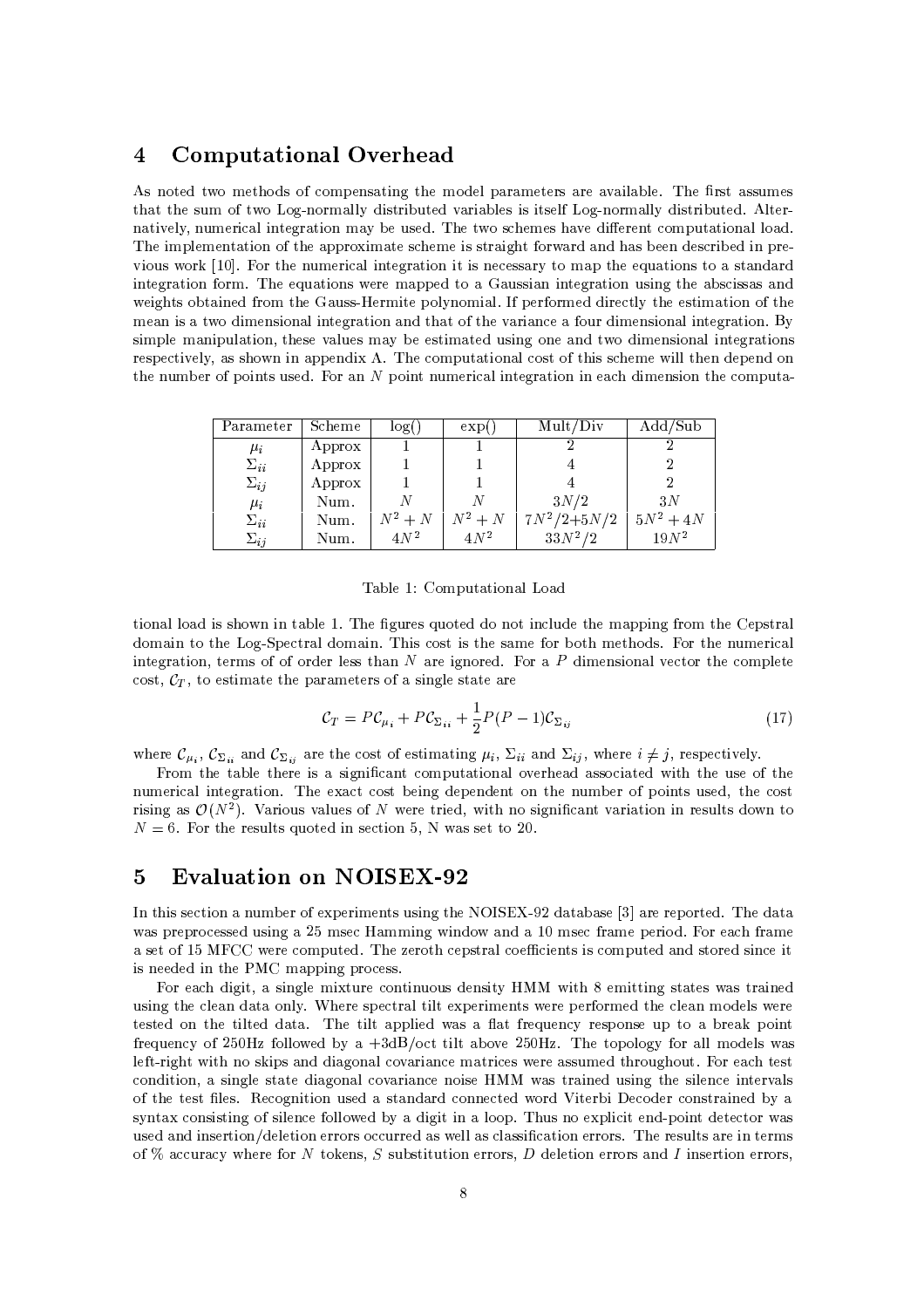accuracy is calculated as  $[(N-S-D-I)/N] \times 100\%$ . The error counts themselves were calculated by using a DP string matching algorithm between the recognised digit sequence and the reference transcription. All training and testing used version 1.4 of the portable HTK HMM toolkit [16] with suitable extensions to perform PMC. All results quoted are for the male speaker on the isolated digit or triplet tasks.

#### $5.1$ **Baseline Results**

| SNR   | Lynx                  |    |      | F16                         | $\it Car$ |        |  |
|-------|-----------------------|----|------|-----------------------------|-----------|--------|--|
| dB    | MFCC_E<br><b>MFCC</b> |    | MFCC | $\overline{\text{MFCC\_E}}$ | MFCC      | MFCC E |  |
| $-06$ | 12                    | 10 | 12   | þ                           | 23        | 15     |  |
| $+00$ | 25<br>17              |    | 17   | 'n                          | 32        | 30     |  |
| $+06$ | 59                    | 49 | 50   | 27                          | 75        | 59     |  |
| $+12$ | 97                    | 72 | 82   | 62                          | 96        | 73     |  |
| $+18$ | 98<br>100             |    | 95   | 96                          | 99        | 82     |  |

Table 2: Baseline Recognition Rates

Table 2 shows the baseline performance for models trained and tested under the same convolutional noise conditions. The effects of additive noise can be seen to be detrimental to the recogniser's performance, even at high signal to noise ratios. The performance of systems where the zeroth cepstra is incorporated, those labelled MFCC.E, are seen to be more sensitive to additive noise than those without energy.

| SNR   | Lynx                  |     |      | F16    |      | Car    |
|-------|-----------------------|-----|------|--------|------|--------|
| dB    | <b>MFCC</b><br>MFCC E |     | MFCC | MFCC E | MFCC | MFCC E |
| $-06$ | 68                    | 67  | 63   | 59     | 81   | 76     |
| $+00$ | 98<br>98              |     | 96   | 94     | 97   | 97     |
| $+06$ | 100                   | 99  | 99   | 100    | 97   | 97     |
| $+12$ | 100                   | 100 | 100  | 100    | 100  | 100    |
| $+18$ | 100<br>100            |     | 100  | 100    | 100  | 100    |

Table 3: Static Parameter Standard Performance

Table 3 shows the performance of the recogniser when PMC is used to estimate the corrupted speech model parameters. The performance with and without the energy channel, MFCC and MFCC\_E respectively are seen to be approximately the same and significantly better than the uncompensated performance. For the rest of this report decoding is performed using MFCC parameters only, the energy, zeroth cepstra, channel is not used unless otherwise stated.

| <i>SNR</i> |                | Lynx |                | F16 | Car            |        |  |
|------------|----------------|------|----------------|-----|----------------|--------|--|
| dB         | MFCC E<br>MFCC |      | MFCC E<br>MFCC |     | $_{\rm{MFCC}}$ | MFCC E |  |
| $-06$      | 53<br>58       |      | 57             | 54  | 75             | 74     |  |
| $+00$      | 94<br>95       |      | 95             | 93  | 95             | 96     |  |
| $+06$      | 99<br>100      |      | 100            | 100 | 97             | 97     |  |
| $+12$      | 100            | 100  | 100            | 100 | 99             | 100    |  |
| $+18$      | 100<br>100     |      | 100            | 100 | 100            | 100    |  |

Table 4: Baseline Recognition Rates using Log-Normal Approximation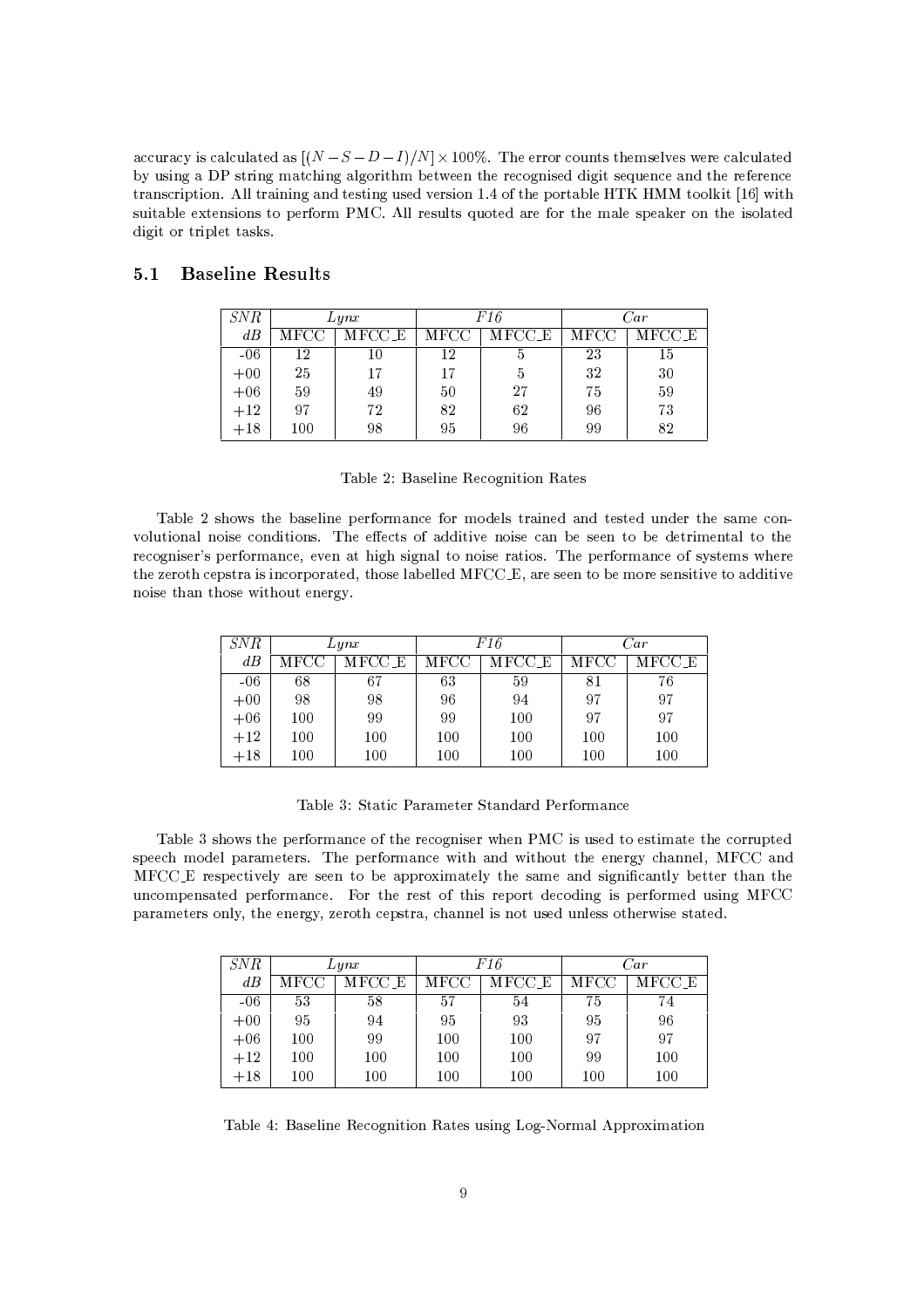As a confirmation that the use of the Log-Normal approximation does not seriously effect the performance, models using this approximation were generated. The results are shown in table 4. These results agree with the observation that the performance is not seriously degraded [11]. However the results may be seen to be slightly poorer. To investigate this further the experiments were repeated using the triplet test set.

| SNR      |      | Lynx |         |      | F16 |        | $\it{Car}$ |            |        |  |
|----------|------|------|---------|------|-----|--------|------------|------------|--------|--|
| dB       | Base | PMC  | Approx  | Base | PMC | Approx | Base       | <b>PMC</b> | Approx |  |
| $-06$    | 10   | 59   | 52      | 9    | 55  | 57     | 21         | 85         | 69     |  |
| $+00$    | 19   | 87   | $^{83}$ | 15   | 88  | 78     | 34         | 97         | 95     |  |
| $+06$    | 53   | 97   | 96      | 38   | 97  | 93     | 57         | 98         | 97     |  |
| $+12$    | 68   | 99   | 98      | 77   | 98  | 98     | 77         | 97         | 95     |  |
| $+18$    | 89   | 99   | 98      | 96   | 98  | 99     | 83         | 96         | 93     |  |
| $\infty$ | 99   | 99   | 99      | 99   | 99  | 99     | 99         | 99         | 99     |  |

## Table 5: Triplet Results

The results for the triplet data are shown in table 5. Again the use of PMC greatly enhances the robustness of the system, achieving good performance down to 0dB SNR for both the numerical integration, PMC, and the Log-normal approximation, Approx. However, similarly to the digit test, the performance of the Log-normal approximation is generally slightly worse than that of the numerical integration.

#### **Spectral Tilt Results**  $5.2$

| <i>SNR</i> | L y n x      |  |             | F16 | Car  |     |  |
|------------|--------------|--|-------------|-----|------|-----|--|
| dB         | PMC<br>Base  |  | PMC<br>Base |     | Base | PMC |  |
| -06        | 33<br>18     |  | 5           | 42  | 20   | 44  |  |
| $+00$      | $51\,$<br>20 |  | 18          | 75  | 27   | 74  |  |
| $+06$      | 47<br>75     |  | 62          | 86  | 45   | 74  |  |
| $+12$      | 82<br>85     |  | 86          | 82  | 73   | 80  |  |
| $+18$      | 85<br>90     |  | 95          | 97  | 76   | 93  |  |

Table 6: Baseline Static Parameter Performance with Spectral Tilt

Table 6 shows the baseline performance figures. The Base column shows the performance of uncompensated models in the presence of additive and convolutional noise. Column PMC shows the performance with no tilt compensation, just the standard PMC additive noise compensation. The performance can be seen to be badly degraded by the spectral tilt.

Table 7 shows the performance of a standard tilt compensation scheme, that of removing the mean from the data. The *Mean* column indicates that the standard mean compensation scheme was used. The  $Mean_c$  column indicates that a clean speech mean, with no additive noise, was used in the compensation. The Mean  $c$  performance is better than using the mean of the additive noise corrupted speech and similar to that of baseline models where there was no spectral tilt.

Table 8 shows the performance of the tilt compensation scheme with various numbers of mixtures in the speech model,  $\mathcal{M}_G$ . The corrupted mean estimates were obtained using all the test data. From the table it can be seen that as the number of mixtures increases, so the performance increases. Comparing the performance of the ten mixture clean speech model to the no spectral tilt conditions, shows only a very slight degradation at SNRs of 0dB and higher. This is expected, as from the theory the tilt estimates are effected by errors in the parameters more at lower signal to noise ratios. This indicates that for the database chosen, a ten mixture model encapsulates sufficient information about the speech to allow a good tilt estimate to be made.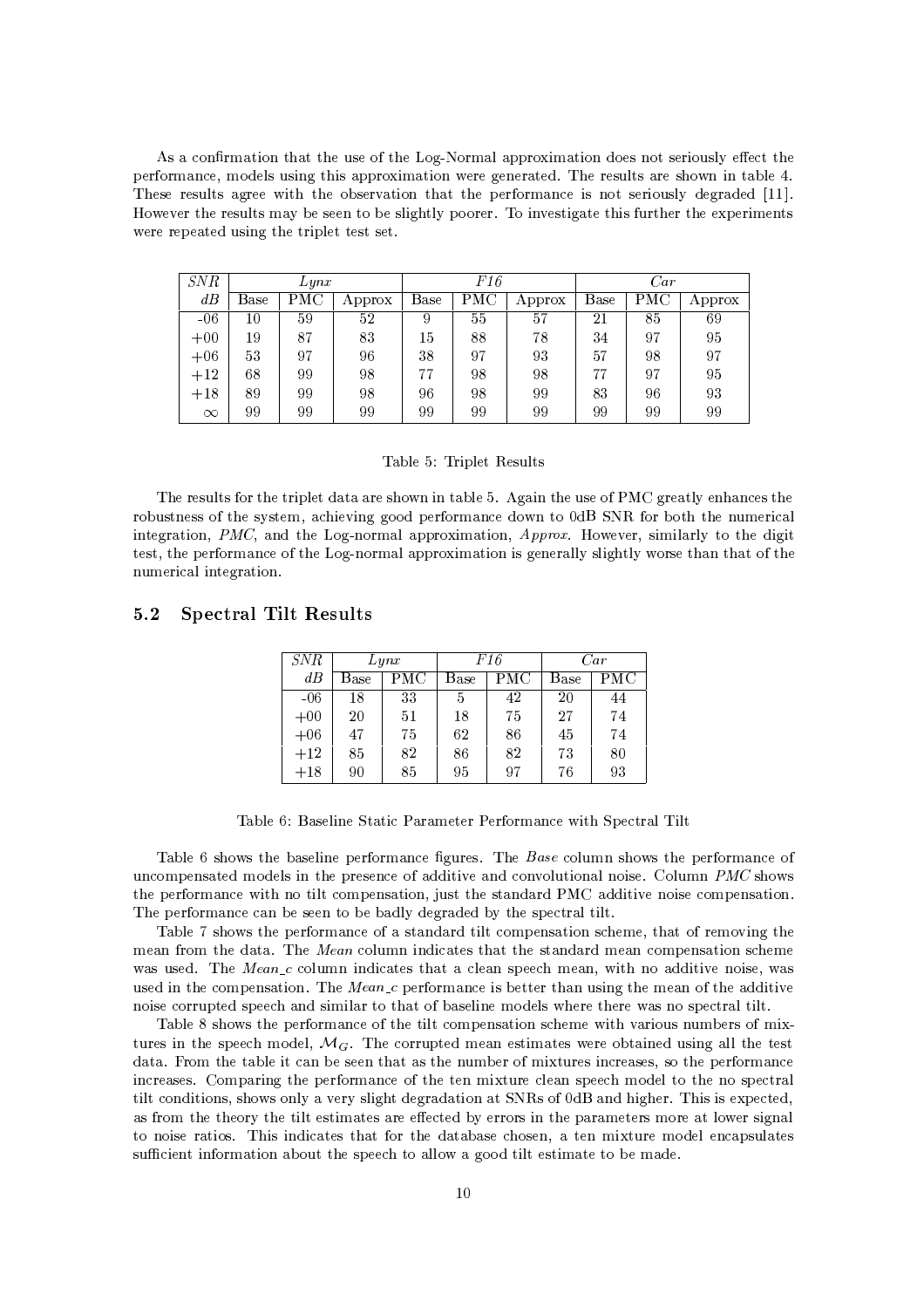| SNR      | Lynx |        |    | F16    | Car  |        |  |
|----------|------|--------|----|--------|------|--------|--|
| dB       | Mean | Mean_c |    | Mean_c | Mean | Mean_c |  |
| $-06$    | 15   | 17     | 8  | 5      | 16   | $21\,$ |  |
| $+00$    | 16   | 20     | 26 | 14     | 27   | 33     |  |
| $+06$    | 35   | 53     | 46 | 44     | 30   | 82     |  |
| $+12$    | 81   | 97     | 66 | 86     | 42   | 97     |  |
| $+18$    | 98   | 100    | 85 | 99     | 53   | 94     |  |
| $\infty$ | 99   | 99     | 99 | 99     | 99   | 99     |  |

Table 7: Mean Compensation Performance with Spectral Tilt

| SNR   |         |         | Lynx    |          |          |     | F16 |     |    | Car |         |     |  |
|-------|---------|---------|---------|----------|----------|-----|-----|-----|----|-----|---------|-----|--|
| dB    |         | 2       | b       | 10       |          | 2   | 5   | 10  |    | 2   | G       | 10  |  |
| $-06$ | 52      | 47      | 58      | 49       | 52       | 57  | 58  | 65  | 61 | 73  | 78      | 83  |  |
| $+00$ | $_{80}$ | 88      | 96      | 96       | 86       | 85  | 90  | 95  | 78 | 89  | 96      | 95  |  |
| $+06$ | 94      | 99      | $100\,$ | $100\,$  | 96       | 98  | 99  | 99  | 80 | 95  | 97      | 97  |  |
| $+12$ | 98      | $_{00}$ | 100     | $_{100}$ | $_{100}$ | 100 | 100 | 100 | 81 | 96  | 99      | 97  |  |
| $+18$ | 99      | $_{00}$ | $100\,$ | 100      | $_{100}$ | 100 | 100 | 100 | 94 | 100 | $100\,$ | 100 |  |

Table 8: Static Parameter Performance against Clean Speech Mixtures

| <i>SNR</i> |                |          | Lynx     |               | F16      |     |          |         | Car |     |     |     |
|------------|----------------|----------|----------|---------------|----------|-----|----------|---------|-----|-----|-----|-----|
| dB         | $\overline{2}$ | 5        | 20       | .00           | 2        | b   | $20\,$   | $100\,$ | 2   | 5   | 20  | 100 |
| $-06$      | 40             | 38       | 35       | 49            | 51       | 29  | 57       | 65      | 72  | 79  | 80  | 83  |
| $+00$      | 75             | 92       | 91       | 96            | 82       | 88  | 88       | 95      | 85  | 94  | 95  | 95  |
| $+06$      | 88             | 100      | $100\,$  | .00           | 93       | 100 | $_{100}$ | 99      | 95  | 96  | 95  | 97  |
| $+12$      | 100            | $_{100}$ | $100\,$  | $100^{\circ}$ | 99       | 100 | $100\,$  | $100\,$ | 100 | 97  | 96  | 97  |
| $+18$      | 100            | 100      | $_{100}$ | .00           | $_{100}$ | 100 | 100      | 100     | 99  | 100 | 100 | 100 |

Table 9: Static Parameter Performance against Training Digits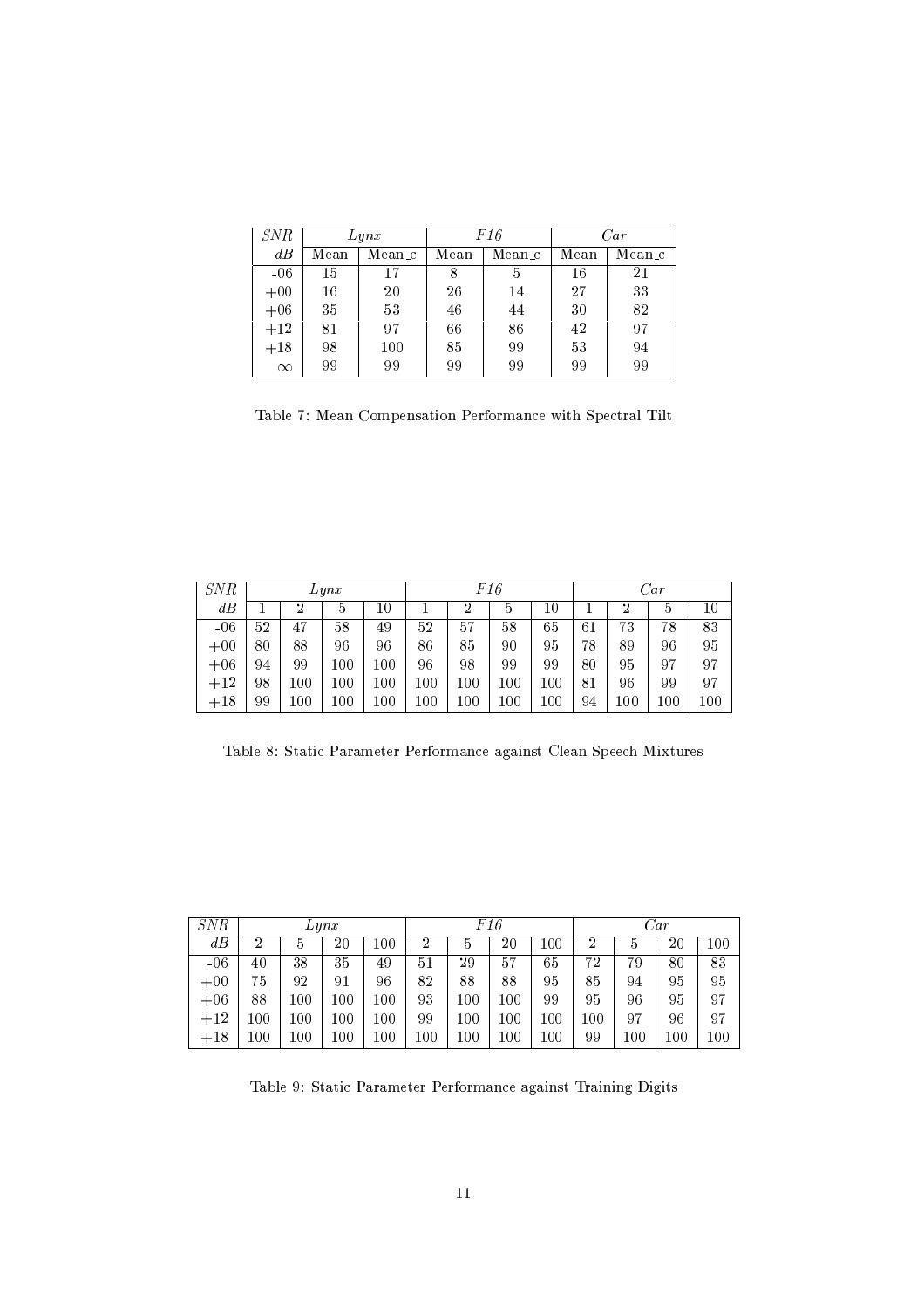Table 9 shows the performance of the tilt compensation scheme against the number of digits used to estimate the cepstral means,  $\overline{O}^c$ . Thus the tilt compensation data in the case of the 20 column was the first 20 digit labels and twenty silence labels. The noise model used for decoding is trained on all the noise data to make results directly comparable with those in other tests. For both the 20 and 100 digit columns all the digits occur in both the training and the test conditions. The performance of the schemes in both cases is good down to  $0dB$ . For the 2 and 5 digit columns not all the digits were spoken in the test conditions. As the iterative scheme, where an estimate of the transcription is made, is not used, this table illustrates the effect of the mismatch between words uttered for training and those uttered for the tilt adaptation data. The performance for the 5 digit case is comparable to those using larger number of digits. However, as expected using only 2 digits to estimate the tilt degrades the performance, particularly at low SNRs.

|       | Lynx           |     |                |     | Car  |        |  |
|-------|----------------|-----|----------------|-----|------|--------|--|
| dB    | MFCC E<br>MFCC |     | MFCC E<br>MFCC |     | MFCC | MFCC E |  |
| $-06$ | 48             | 69  | 58             | 58  | 83   | 76     |  |
| $+00$ | 96             | 98  | 95             | 87  | 95   | 96     |  |
| $+06$ | 100            | 100 | 99             | 100 | 97   | 97     |  |
| $+12$ | 100            | 100 | 100            | 100 | 97   | 100    |  |
| $+18$ | 100            | 100 | 100            | 100 | 100  | 100    |  |
|       | SNR            |     |                |     | F16  |        |  |

Table 10: Recognition Rates using Log-Normal Approximation

As mentioned in the previous section a Log-Normal approximation may be used in combining the two models. Table 10 shows the performance of a scheme using such an approximation to estimate the spectral tilt. All the test data, 100 digits, were used to estimate the spectral tilt. Having estimated the spectral tilt the models were compensated using the numerical integration scheme. The use of the approximation does not appear to have significantly effected the results.

| SNR      |             | $L$ yn $x$ |       |             | F16  |         | Car  |      |       |  |
|----------|-------------|------------|-------|-------------|------|---------|------|------|-------|--|
| dB       | <b>Base</b> | Mean       | PMC_t | <b>Base</b> | Mean | $PMC$ t | Base | Mean | PMC t |  |
| $-06$    | 14          | 16         | 48    | 9           | 11   | 67      | 15   | 18   | 76    |  |
| $+00$    | 19          | 18         | 78    | 22          | 26   | 89      | 23   | 25   | 95    |  |
| $+06$    | 44          | 47         | 94    | 41          | 50   | 95      | 39   | 45   | 97    |  |
| $+12$    | 60          | 81         | 98    | 65          | 86   | 97      | 59   | 68   | 98    |  |
| $+18$    | 78          | 94         | 99    | 79          | 95   | 96      | 73   | 88   | 99    |  |
| $\infty$ | 95          | 97         | 97    | 95          | 97   | 97      | 95   | 97   | 97    |  |

Table 11: Triplet Results with Various Tilt Compensation Techniques

In addition the tilt compensation was evaluated on the triplet test set. The results comparing mean compensation, labelled Mean, with PMC, PMC<sub>t</sub>, and no compensation, Base, are shown in table 11. The mean compensation can be seen to achieve improved performance over the baseline performance for low SNRs. However as the SNR decreases the performance degrades rapidly. The performance of the PMC compensation is slightly worse than that achieved when no spectral tilt is present and PMC is used.

### Conclusion 6

This paper has introduced a new approach to achieving robust speech recognition in the presence of both convolutional and additive noise. Two basic schemes have been proposed. The first assumes that the acoustic information is approximately the same in both the training and test channels.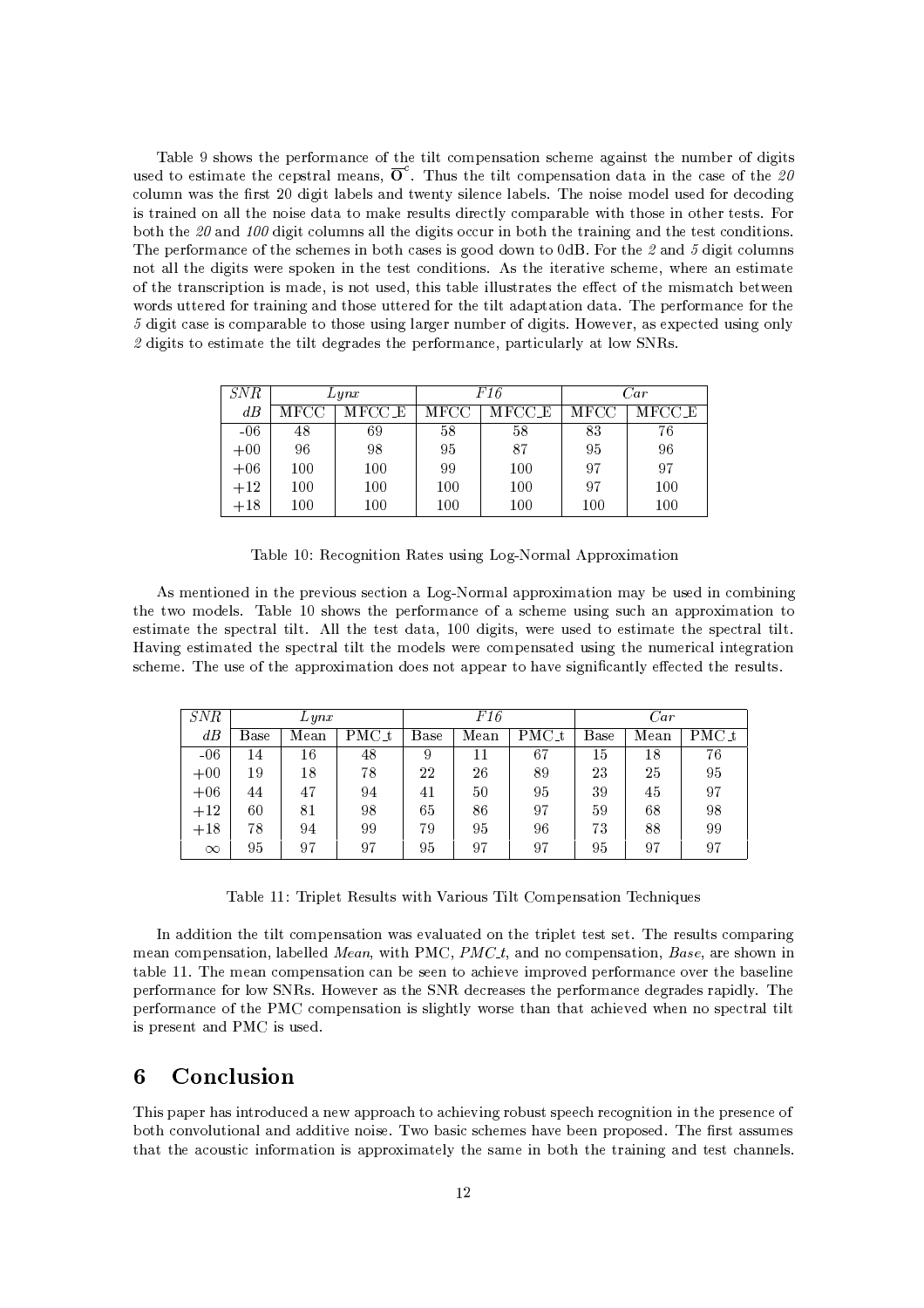An alternative scheme, where this assumption is not required, using an EM style algorithm is also proposed. The first scheme has been shown to perform well on the NOISEX-92 database, where the training and test acoustic data is matched. The second scheme introduced, though not implemented, allows for differing acoustic data in the training and test conditions. The actual variation of true speech, for example on a sentence level, has not been investigated in this report. but will be examined in future work. This will give a clear indication whether such an iterative scheme is required in a real implementation.

# Acknowledgement

M. Gales is funded by a SERC studentship and a CASE award with DRA Malvern.

## References

- [1] Acero A and Stern RM. Environmental robustness in automatic speech recognition. In IEEE Proc. ICASSP, pages 849-852, 1990.
- [2] Berstein AD and Shallom ID. An hypothesized Wiener filtering approach to noisy speech recognition. In Proceedings ICASSP, pages 913-916, 1991.
- [3] Varga AP, Steeneken HJM, Tomlinson M, and Jones D. The NOISEX-92 study on the effect of additive noise on automatic speech recognition. In Technical Report, DRA Speech Research Unit. 1992.
- [4] Varga AP and Moore RK. Hidden Markov model decomposition of speech and noise. In Proceedings ICASSP, pages 845-848, 1990.
- [5] Mellor BA and Varga AP. Noise masking in the MFCC domain for the recognition of speech in background noise. In Proceedings IOA, volume 14, pages 503-510, 1992.
- [6] Mansour D and Juang BH. The short-time modified coherence representation and noisy speech recognition. In IEEE Trans. Acoust., Speech Signal Processing, volume 37, pages 795-804, 1989.
- [7] Klatt DH. A digital filterbank for spectral matching. In Proceedings ICASSP, pages 573-576, 1979.
- [8] Cung HM and Normandin Y. Noise adaptation algorithms for robust speech recognition. In Proceedings ESCA Workshop on Speech Processing in Adverse Conditions, pages 171-174, 1992.
- [9] Gales MJF and Young SJ. An improved approach to the hidden Markov model decomposition of speech and noise. In Proceedings ICASSP, 1992.
- [10] Gales MJF and Young SJ. Cepstral parameter compensation for HMM recognition in noise. Speech Communication, 12:231-240, 1993.
- [11] Gales MJF and Young SJ. Parallel model combination for speech recognition in noise. Technical Report CUED/F-INFENG/TR135, 1993.
- [12] Morgan N and Hermansky H. RASTA extensions: Robustness to additive and convolutional noise. In Proceedings ESCA Workshop on Speech Processing in Adverse Conditions, volume 67, pages 115-118, 1992.
- [13] Lockwood P and Boudy J. Experiments with a non linear spectral subtractor (NSS), hidden Markov models and the projection, for robust speech recognition in cars. In Proceedings Eurospeech, 1991.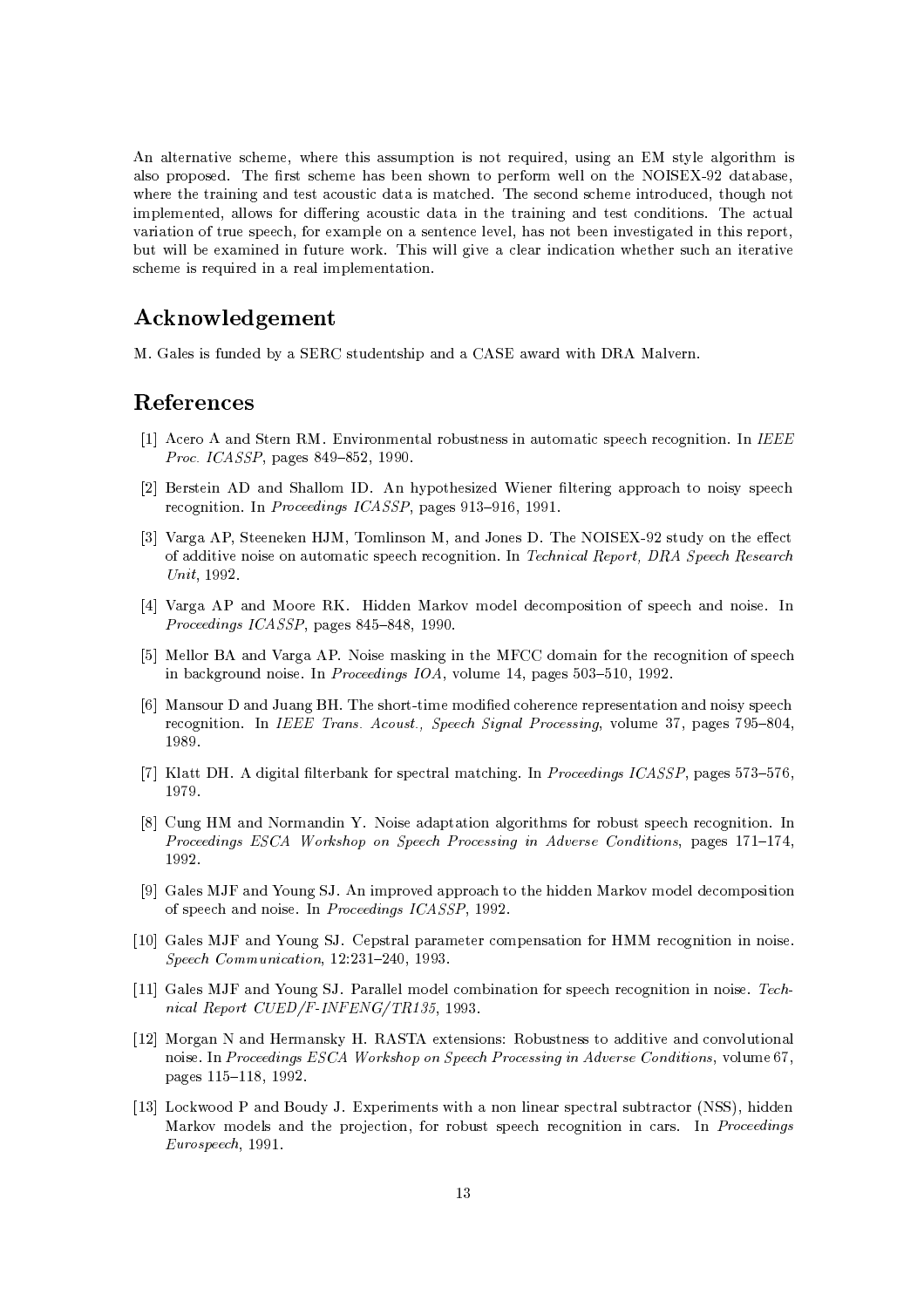- [14] Furui S. Toward robust speech recognition under adverse conditions. In *Proc. ESCA Workshop* in Speech Processing in Adverse Conditions, pages  $31-42$ , nov 1992.
- [15] Boll SF. Suppression of acoustic noise in speech using spectral subtraction. In *IEEE Trans*- $\mathcal{L} = \mathcal{L} = \mathcal{L} = \mathcal{L} = \mathcal{L} = \mathcal{L} = \mathcal{L} = \mathcal{L} = \mathcal{L} = \mathcal{L} = \mathcal{L} = \mathcal{L} = \mathcal{L} = \mathcal{L} = \mathcal{L} = \mathcal{L} = \mathcal{L} = \mathcal{L} = \mathcal{L} = \mathcal{L} = \mathcal{L} = \mathcal{L} = \mathcal{L} = \mathcal{L} = \mathcal{L} = \mathcal{L} = \mathcal{L} = \mathcal{L} = \mathcal{L} = \mathcal{L} = \mathcal{L} = \mathcal$
- [16] Young SJ. *HTK Version 1.4: Reference Manual and User Manual.* Cambridge University Engineering Department Speech Group, 1992.
- [17] Beattie VL and Young SJ. Noisy speech recognition using hidden Markov model state based filtering. In *Proceedings ICASSP* pages 917–920, 1991.  $\,$
- [18] Beattie VL and Young SJ. Hidden Markov model state-based cepstral noise compensation. J; %@ /
(+\*. G,G %c(x\*\* <sup>G</sup>   #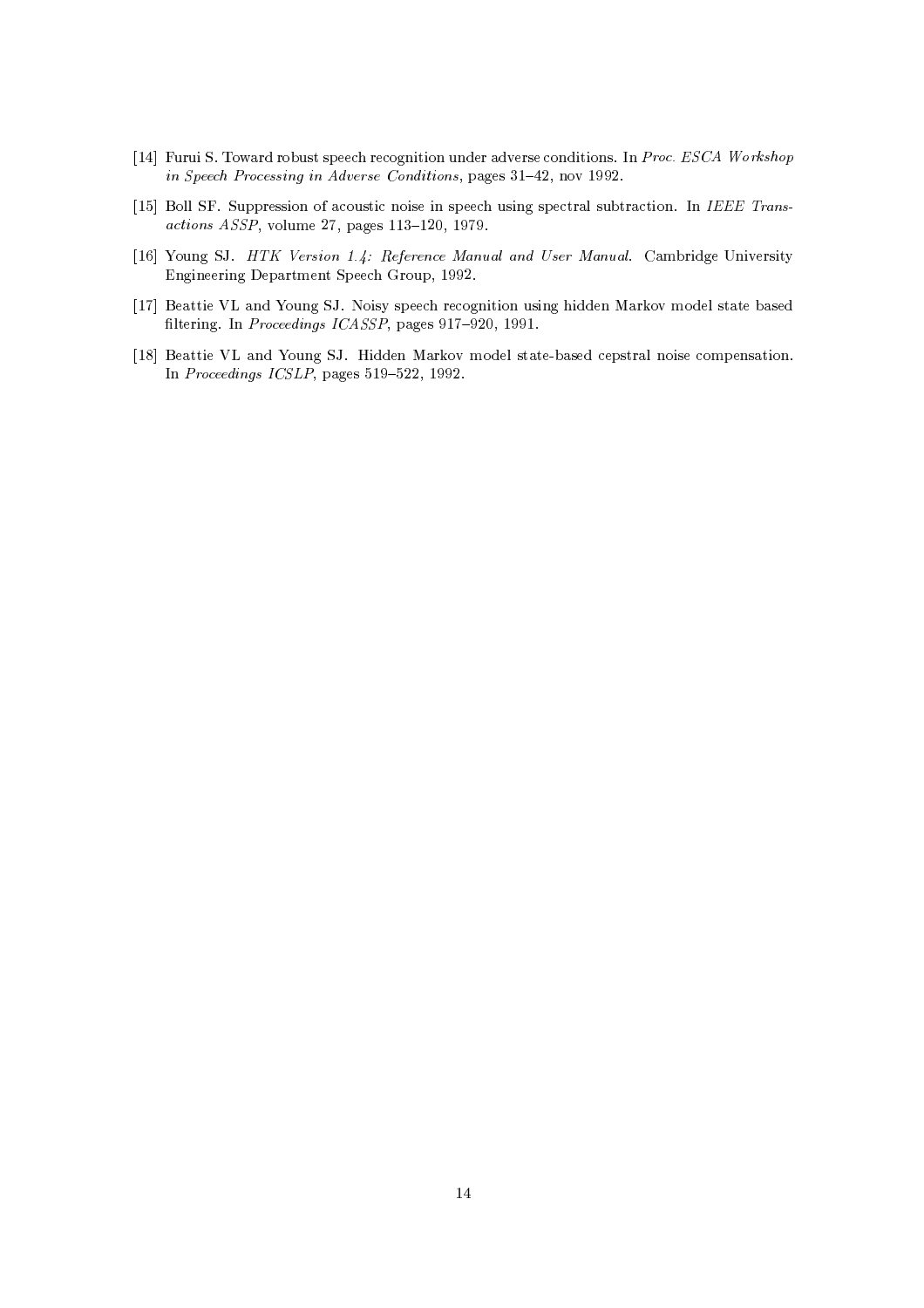## **Numerical Integration**  $\mathbf{A}$

As mentioned in the text the parameter estimation may be performed using numerical integration. If implemented directly this would involve a two dimensional integration to estimate the mean and a four dimensional integration to estimate the covariance matrix. This would be computationally very expensive, so a more efficient form for the integration is required. Firstly it is necessary to select an appropriate numerical integration approximation. Given the form of the integration over Gaussian probability distributions, the numerical integration approximation used is

$$
\int_{-\infty}^{\infty} f(x) \exp(-x^2) dx = \sum_{i=1}^{I} w_i f(x_i)
$$
\n(18)

where  $x_i$  and  $w_i$  are given by the Gauss-Hermite abscissa and weights respectively. For simplicity of notation single Gaussian mixture distributions will be considered. The extension to multiple mixture Gaussian distributions is trivial.

Initially examining the estimation of the corrupted mean, rewriting

$$
\mathcal{E}\{\log(\exp(S_i^l(t)) + \exp(N_i^l(t)))\} = \mathcal{E}\{N_i^l(t) + \log(\exp(S_i^l(t) - N_i^l(t)) + 1)\}\
$$
\n(19)

and noting that the sum or difference of two independent Gaussian distributions is itself Gaussian distributed then

$$
\hat{\mu}_i^l = \tilde{\mu}_i^l + \int_{-\infty}^{\infty} \mathcal{N}(x; \mu_i^l - \tilde{\mu}_i^l, \Sigma_{ii}^l + \tilde{\Sigma}_{ii}^l) \log(\exp(x) + 1) dx \tag{20}
$$

where x denotes  $S_i^l - N_i^l$ . It is a simple transformation to convert the above equation to the correct form.

Having dealt with the mean, it is necessary to obtain the covariance estimate.

$$
\mathcal{E}\{\log(\exp(S_i^l(t)) + \exp(N_i^l(t)))\log(\exp(S_j^l(t)) + \exp(N_j^l(t)))\} =
$$
\n
$$
\mathcal{E}\{N_i^l(t)N_j^l(t) + N_i^l(t)\log(\exp(S_j^l(t) - N_j^l(t)) + 1) + N_j^l(t)\log(\exp(S_i^l(t) - N_i^l(t)) + 1) + N_j^l(t)\log(\exp(S_i^l(t) - N_i^l(t)) + 1)\} \tag{21}
$$

The expected value of the above expression is required. When dealing with the leading diagonal terms the above expression may be simplified to

$$
\mathcal{E}\{(O_i^l)^2\} = \mathcal{E}\{(N_i^l)^2 + 2N_i^l \log(\exp(S_i^l - N_i^l) + 1) + (\log(\exp(S_i^l - N_i^l) + 1))^2\}
$$
(22)

The first term is known. The second term is a directly implementable two dimensional integration with variables  $N_i^l$  and  $S_i^l$ . The final term is a single dimension integration having variable  $S_i^l - N_i^l$ . For the off diagonal terms examining the terms individually.

$$
\mathcal{E}\{N_i^l(t)N_j^l(t)\} = \tilde{\Sigma}_{ij}^l + \tilde{\mu}_i^l \tilde{\mu}_j^l \tag{23}
$$

by definition. Examining the second term

$$
\mathcal{E}\{N_i^l(t)\log(\exp(S_j^l(t)-N_j^l(t))+1)\}=\int\limits_{-\infty}^{\infty}\int\limits_{-\infty}^{\infty}N_i^l\log(\exp(x)+1)p(x,N_i^l)\,dx\,dN_i^l\qquad \qquad (24)
$$

where x denotes  $S_i^l - N_i^l$ . The speech and the noise are known to be uncorrelated. However, the various noise channels may be correlated depending on the form of the noise modelling. Thus  $p(x, N_t)$  may have a full covariance matrix associated with it. This covariance matrix will be

$$
\mathbf{\Sigma} = \begin{bmatrix} \Sigma_{ii}^l + \tilde{\Sigma}_{ii}^l & -\tilde{\Sigma}_{ij}^l \\ -\tilde{\Sigma}_{ij}^l & \tilde{\Sigma}_{jj}^l \end{bmatrix} \tag{25}
$$